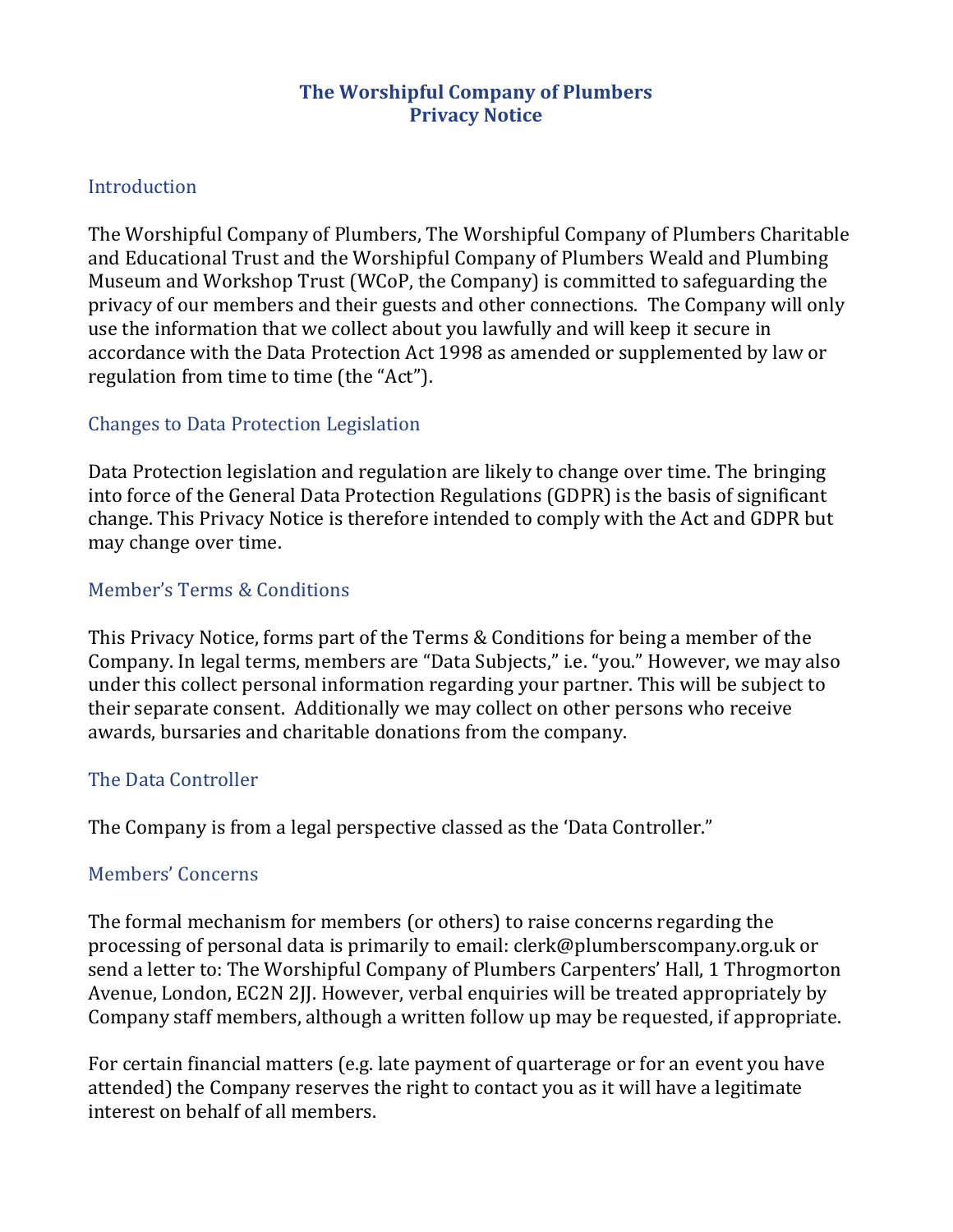# Type of Data Held

The Company holds some or all of the following information on members of the Company on an electronic database, hosted on a secure Microsoft Azure server, with some on hard copy file:

- **1. Name:** Title, first name, surname, any post nominal;
- **2. Membership details:** Joining date, category (Liveryman, Court Member etc),

**3. Personal information**: Date of birth, brief CV, dietary and access constraints, bank and payment details;

- **4. Contact details**: Address, phone number, email address;
- **5. Photograph**: Head & shoulders photograph.

# Partners, Guests, Charitable and Award Donees

Subject to separate consent, we will store similar information about a member's partner and a member's guest(s).

The names, gender and dietary requirements of any guests invited to a function will also require explicit consent for storage and use which will normally be sought at the time of booking.

Relevant information on recipients of awards, bursaries and charitable donations will be recorded for statutory and record purposes. The WCoP will keep photographs taken at Company events for archive and publicity purposes.

If you apply for further roles or appointments within the Company, we may request further information and retain additional records, such as interview notes. Equally, minutes of meetings and records of decisions may include your name and other information about you.

# Purpose of Processing Personal Data.

The Company uses the information mentioned above for the purpose of communicating with members of the Company via email and other postal or electronic deliveries. We do this primarily to promote, support, and encourage the sharing of fellowship and plumbing industry-related matters of interest; to support the City and the Lord Mayor; and to raise money and support other charitable and educational works. Date of birth is used to calculate eligibility for reduced quarterage and membership age profile analysis; information as to dietary and access constraints allow us to provide suitable meals and access to events.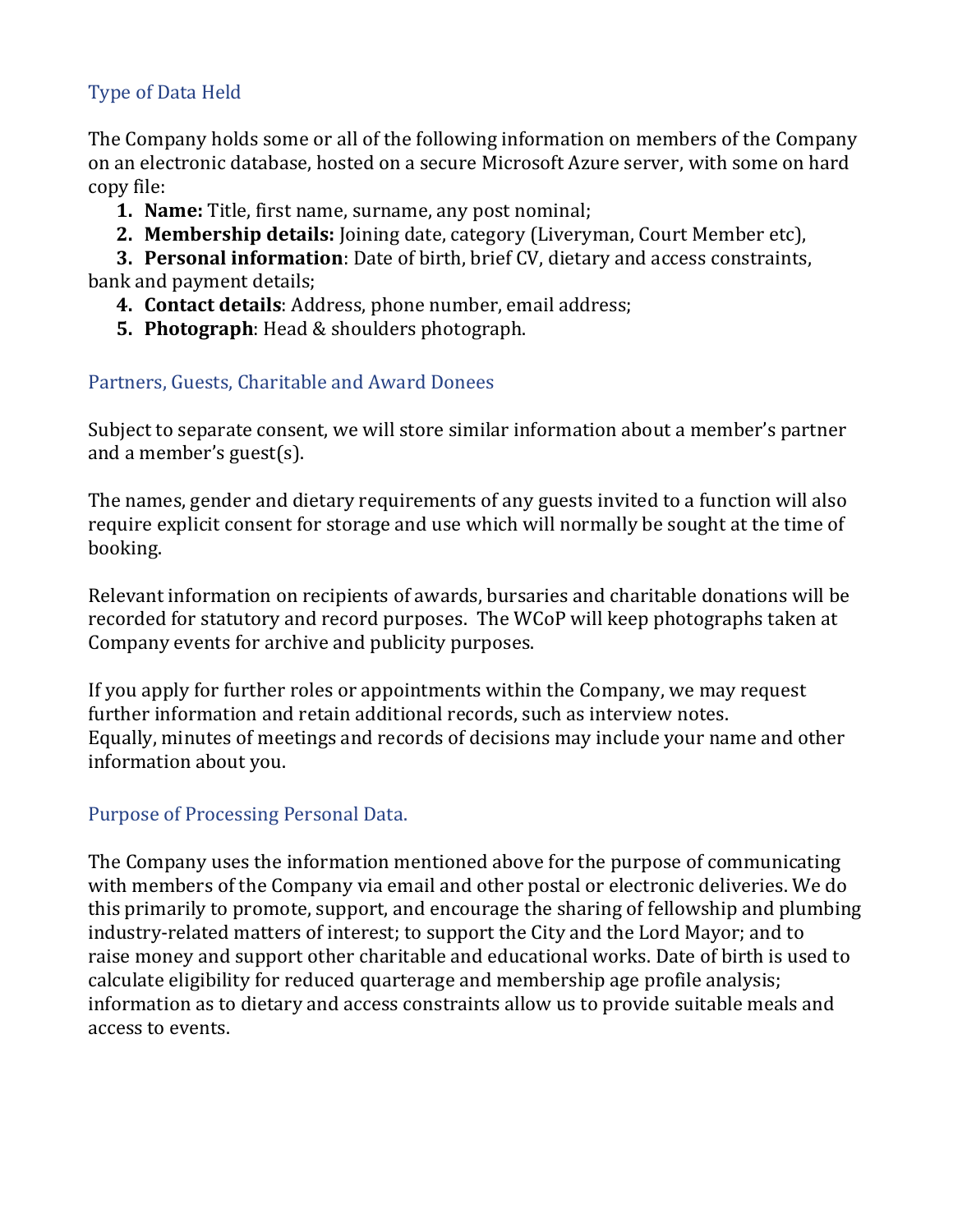## Lawful Basis of Processing Personal Data

The lawful bases of processing your personal data are as follows:

**Consent**. Once you have agreed to this Privacy Notice of our Terms & Conditions, you will be registered for the processing of your personal data, based upon your Consent.

**Legal obligation.** We may be required to retain certain data for a prescribed period to satisfy, for example, HMRC requirements or other legislation or regulations.

## Information Held after Leaving

Upon leaving the Company as a member, we will request your consent to continuing to hold your name and relevant details to support our historical records. Personal data will be held until the end of the subscription year in which a member leaves, unless express permission to hold it longer has been obtained. At that point data will be reduced to a "stub" record and such as is required for legal purposes (eg. HMRC audit).

The Company uses the information mentioned above for the purposes of communicating with members of the Company via email

Data Subject's Rights

You have a number of Rights, outlined below:

**Right of Access.** You are entitled to access your personal data so that you are aware of and can verify the lawfulness of the processing. This is achieved through the mechanism of a Subject Access Request (SAR) and you have the right to obtain:

- Confirmation that your data is being processed (held)
- Access to your personal data (a copy) and

• Other supplementary information that corresponds to the information permitted in this privacy notice.

**Fees and Timings**. Under GDPR and from 25 May 2018, this information will be provided without charge; without delay and within one month. If an extension is required or requests are considered manifestly unfounded or excessive, in particular, because they are repetitive, we may choose to: charge a reasonable fee, taking into account the administrative costs of providing the information; or refuse to respond. The reasons for this will be formally notified to you and your rights to appeal to the appropriate Supervisory Authority, i.e. the UK Information Commissioner's Office (ICO) will be highlighted.

**Identify Verification**. To protect your personal data, we will seek to verify your identity before releasing any information; this information will normally be [released] in electronic format. As a member this will normally be a simple process, however if the SAR is made from